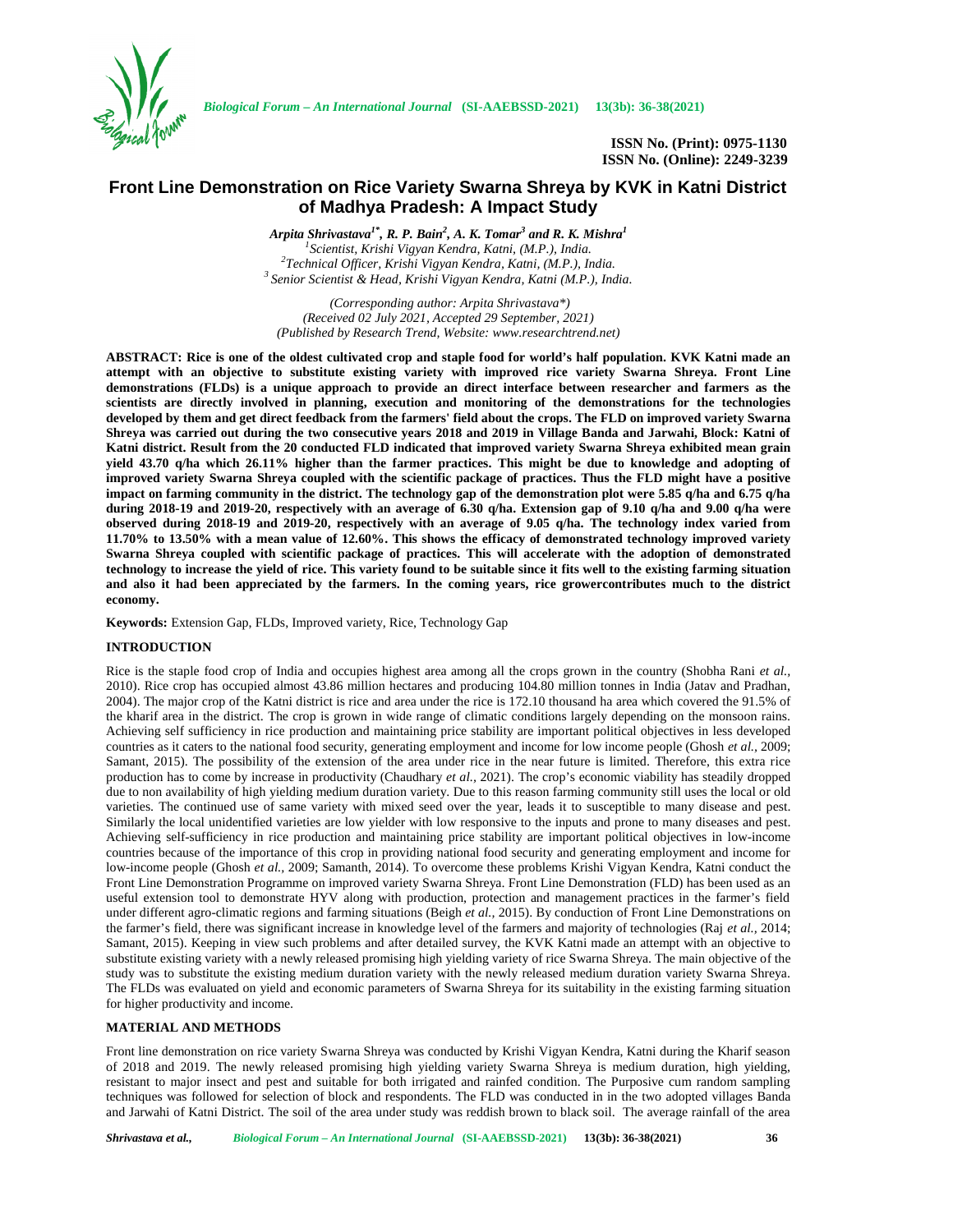was 1050 mm. The components in FLDs comprised of improved variety Swarna Shreya, proper tillage, adequate seed rate, seed treatment, STV based fertilizer application and plant protection measures. The various training programme and field day was organized prior and during the conduction of Front line demonstration. Total 20 ha area covered in two consecutive years. In the demonstration, one control plot was also kept where farmer practices were carried out. The crop were transplanted during the first week of July and harvested in 2<sup>nd</sup> week of November. The yield data was collected from both demonstration and farmer practices by random crop cutting methods. The extension gap, technology gap and technology Index, Benefit cost ratio (BCR) were worked out as per Samui *et al.,* (2000), as given below.

Extension gap = Demonstration plot yield – farmers practice plot yield

Technology Gap = Potential yield- Demonstrated yield

Technology gap

Technology Index  $(\% ) =$  ----------------------  $\times 100$ 

Potential yield

## **RESULT AND DISCUSSION**

The gap between the farmer practices and recommended technology of rice in Katni district is presented in Table 1. Full gap was observed in case of high yielding variety, seed rate, seed treatment, fertilizer dose and plant protection measures, while, partial gap was observed in weed management practice. These are the reason for not achieving the potential yield. Farmers were generally not adopting the seed treatment which leads to make the crop more susceptible to disease. They applied the higher dose of seed and fertilizer than the recommended leading to higher cost of cultivation with low yield.

|  | Table 1: Technology intervention and farmer practices under FLD on Improved variety Swarna Shreva. |  |
|--|----------------------------------------------------------------------------------------------------|--|
|  |                                                                                                    |  |

| <b>Particulars</b> | <b>Technology intervention</b> | <b>Existing practices</b>   | Gap      |
|--------------------|--------------------------------|-----------------------------|----------|
| Variety            | Swarna Shreya                  | Local or low yielding       | Full gap |
| Land preparation   | Three ploughing and pudling    | Three ploughing and pudling | Nil      |
| Seed rate          | $12 \text{ kg/ha}$             | $30 \text{ kg/ha}$          | Full gap |
| Seed treatment     | Thiram $\omega$ 3g/kg of seed  |                             | Full gap |
| Transplanting      | Manual                         | Manual                      | Nil      |
| Fertilizer dose    | Based on soil test value       | 100: 50: 50 NPK kg/ha       | Full gap |
| Weed management    | Londex power @ 10 kg/ha        | Butachlor @ 20 kg/ha and    | Low cost |
|                    |                                | Manual                      |          |
| Plant protection   | Need based                     | No                          | Full gap |

**Yield:** Results of 20 front line demonstration conducted during the Kharif 2018 and 2019 in farmers field indicated that Improved variety of rice Swarna Shreya with scientific package of practices recorded average grain yield 43.70 q/ha which is 26.11% higher than the farmer practices i.e. 34.65 q/ha (Table 2). These findings revealed that FLD might have positive impact on farmers of the district over the local check. Therefore, it can be concluded that FLDs have enhanced the overall grain yield with additional returns as compared to farmers practice. The result was also confirmatory with the findings of Lathwal (2010), Dayanand *et al.* (2011), Beigh *et al.* (2015), Samant (2015), Kumar *et al.,* (2019) and Girish *et al.,* (2020).

|  |  | Table 2: Technology gap, Extension gap and Technology Index under FLD on Improved variety Swarna Shreya. |
|--|--|----------------------------------------------------------------------------------------------------------|
|  |  |                                                                                                          |

| Year    | Area<br>(ha) | No. of<br>farmers | Average yield $(q/ha)$ |       | <b>Increase</b><br>vield over | <b>Extension</b><br>gap(q/ha) | <b>Technology</b><br>gap(q/ha) | <b>Technology</b><br>index $(\% )$ |
|---------|--------------|-------------------|------------------------|-------|-------------------------------|-------------------------------|--------------------------------|------------------------------------|
|         |              |                   | Demo                   | Check | farmer<br><b>practices</b>    |                               |                                |                                    |
| 2018-19 | 4.0          | 10                | 44.15                  | 35.05 | 25.96                         | 9.10                          | 5.85                           | 11.70                              |
| 2019-20 | 4.0          | 10                | 43.25                  | 34.25 | 26.27                         | 9.00                          | 6.75                           | 13.50                              |
| Mean    | 4.0          | 10                | 43.70                  | 34.65 | 26.11                         | 9.05                          | 6.30                           | 12.60                              |

**Technology Gap.** The difference between the potential yield and yield of the demonstrated plot was 5.85 q/ha and 6.75 q/ha during 2018 and 2019, respectively with an average 6.30 q/ha. The technology gap observed may be attributed to dissimilarity in the soil fertility status, agricultural practices and local climatic situations (Girish *et al.,* 2020). The result was in consonance with the finding of Girish *et al*. (2011) and Beigh *et al.* (2015).

**Extension Gap.** Extension gap which represents the productivity gain possible with the existing technologies were 9.10 q/ha and 9.00 q/ha during 2018 and 2019, respectively. On an average extension 19.05 q/ha was observed. This gap might be due to lack of awareness and knowledge on actual package of practices, strategies and lack of skill on modern rice cultivation techniques. Therefore, widespread extension activities like FLDs, trainings, field days etc need to be organized to educate the farmers for adoption of improved variety and production technologies to revert the trends to wide extension gap. Similar results were also reported by Shrama *et al.* (2011), Samant (2015) and Girish *et al*. (2020).

**Technology Index.** Technology index can also be used as an indicator of feasibility of growing the varieties under real farming situations. The technology index varied from 11.70% to 13.50% with an average of 12.60%. This showed the efficiency of good performance of technical interventions and will accelerate the adoption of demonstrated technical interventions to increase the yield performance of rice. This finding is collaborated with the findings of Raj *et al*. (2014) Samant (2015) and Girish *et al*. (2020).

**Economic Returns.** The average net return of demonstrated variety Swarna Shreya was higher in demonstrated improved variety over the local check (Table 3). The benefit cost ratio under improved cultivation practices were 2.02 and 2.04 as compared to 1.69 and 1.72 under farmer practices. This finding was collaborated with Samant (2015) and Girish *et al.* (2020). This may be due to higher yield obtained under improved technology compared to local check (farmer practices).